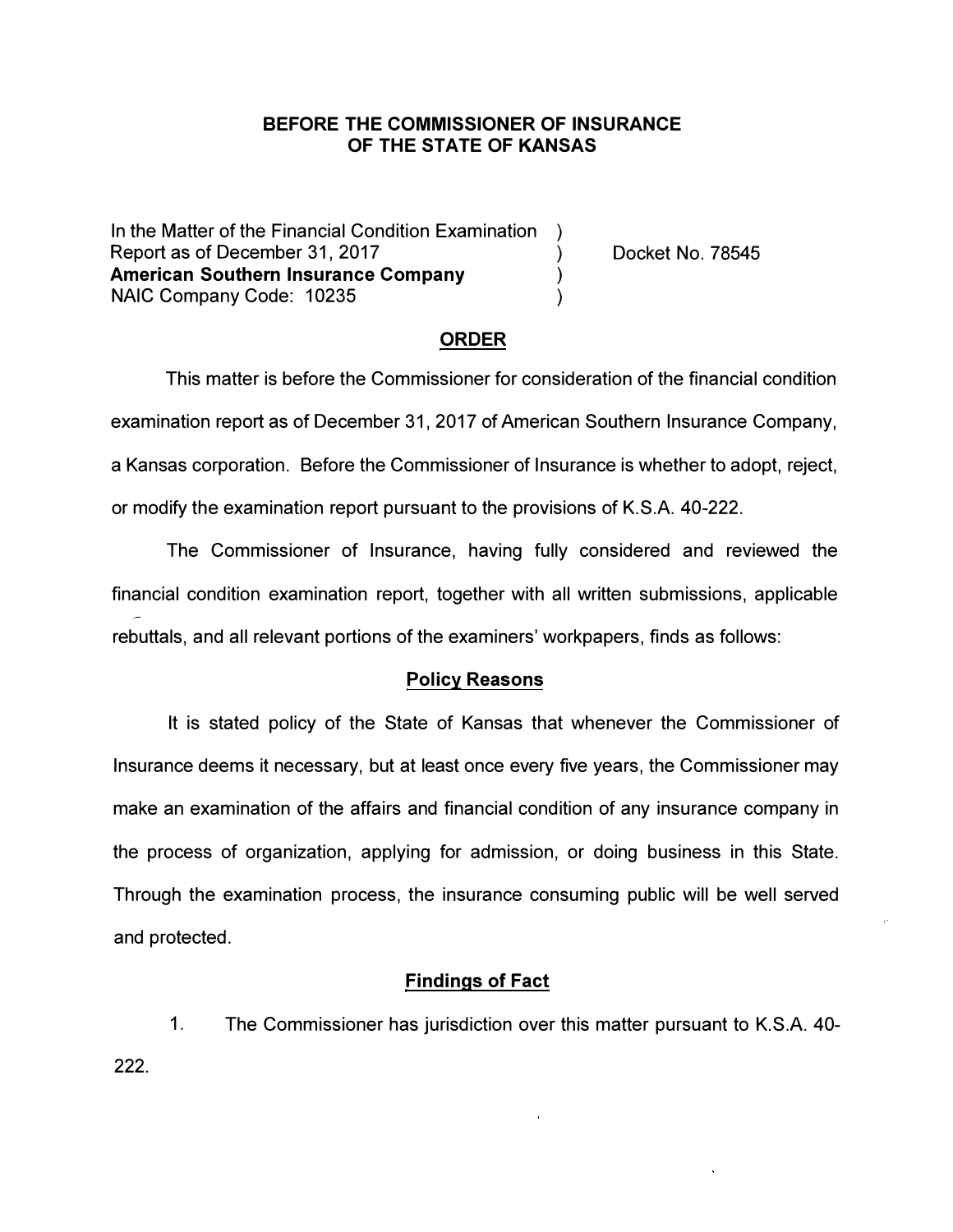2. The Kansas Insurance Department undertook an examination of American Southern Insurance Company. The Department completed the examination on April 26, 2019.

3. On April 26, 2019, the examiner-in-charge tendered and filed with the Kansas Insurance Department a verified written report of the examination within thirty (30) days following completion of the examination.

4. Following receipt of the verified report, the Kansas Insurance Department transmitted the report to American Southern Insurance Company on May 3, 2019, with a duly executed notice advising the company of its opportunity to prepare and submit to the Kansas Insurance Department a written submission or rebuttal with respect to any matters contained in the report. The Kansas Insurance Department further advised American Southern Insurance Company that it needed to file any written submission or rebuttal with the Kansas Insurance Department no later than thirty (30) days after receipt of the verified report.

5. American Southern Insurance Company filed written rebuttals of the verified report on May 3, 2019.

6. On May 20, 2019, the Kansas Insurance Department informed American Southern Insurance Company that it had adopted some of the changes proposed in American Southern Insurance Company's rebuttal to the verified report.

7. Within thirty (30) days of the end of the time period allowed for written submission or rebuttal, the Commissioner of Insurance fully reviewed the report, together with all written submissions and rebuttals provided by American Southern Insurance Company. The Commissioner of Insurance further reviewed all relevant workpapers.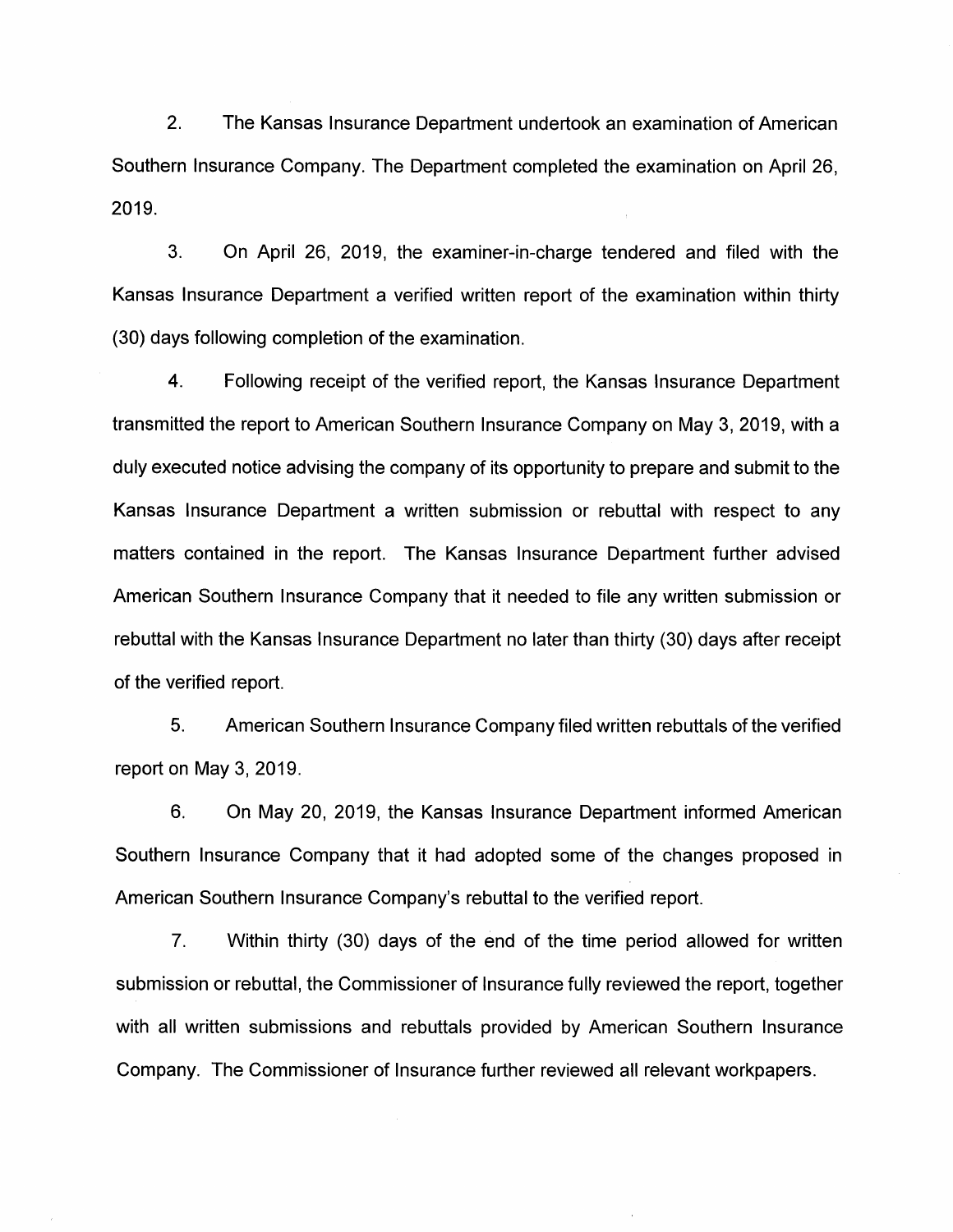8. American Southern Insurance Company did not submit any other written

submissions or rebuttals to the examination report.

## **Conclusion of Law**

9. K.S.A. 40-222(k)(2) provides:

"Within 30 days of the end of the period allowed for the receipt of written submissions or rebuttals, the commissioner shall fully consider and review the report, together with any written submissions or rebuttals and any relevant portions of the examiners workpapers and enter an order:

- "(A) Adopting the examination report as filed or with modification or corrections. If the examination report reveals that the company is operating in violation of any law, regulation or prior order of the commissioner, the commissioner may order the company to take any action the commissioner considers necessary and appropriate to cure such violations; or
- "(B) rejecting the examination report with directions to the examiners to reopen the examination for purposes of obtaining additional data, documentation or information, and refiling pursuant to subsection (k); or
- "(C) call and conduct a fact-finding hearing in accordance with K.S.A. 40- 281 and amendments thereto for purposes of obtaining additional documentation, data, information and testimony."
- 10. Based upon the Findings of Fact enumerated in paragraphs #1 through #8

above, the modified financial condition examination report as of December 31, 2017, of

American Southern Insurance Company should be adopted.

11. This Order constitutes the Final Order in this matter.

# **IT IS THEREFORE, BY THE COMMISSIONER OF INSURANCE, ORDERED THAT:**

1. The modified financial condition examination report as of December 31,

2017, of American Southern Insurance Company is adopted.